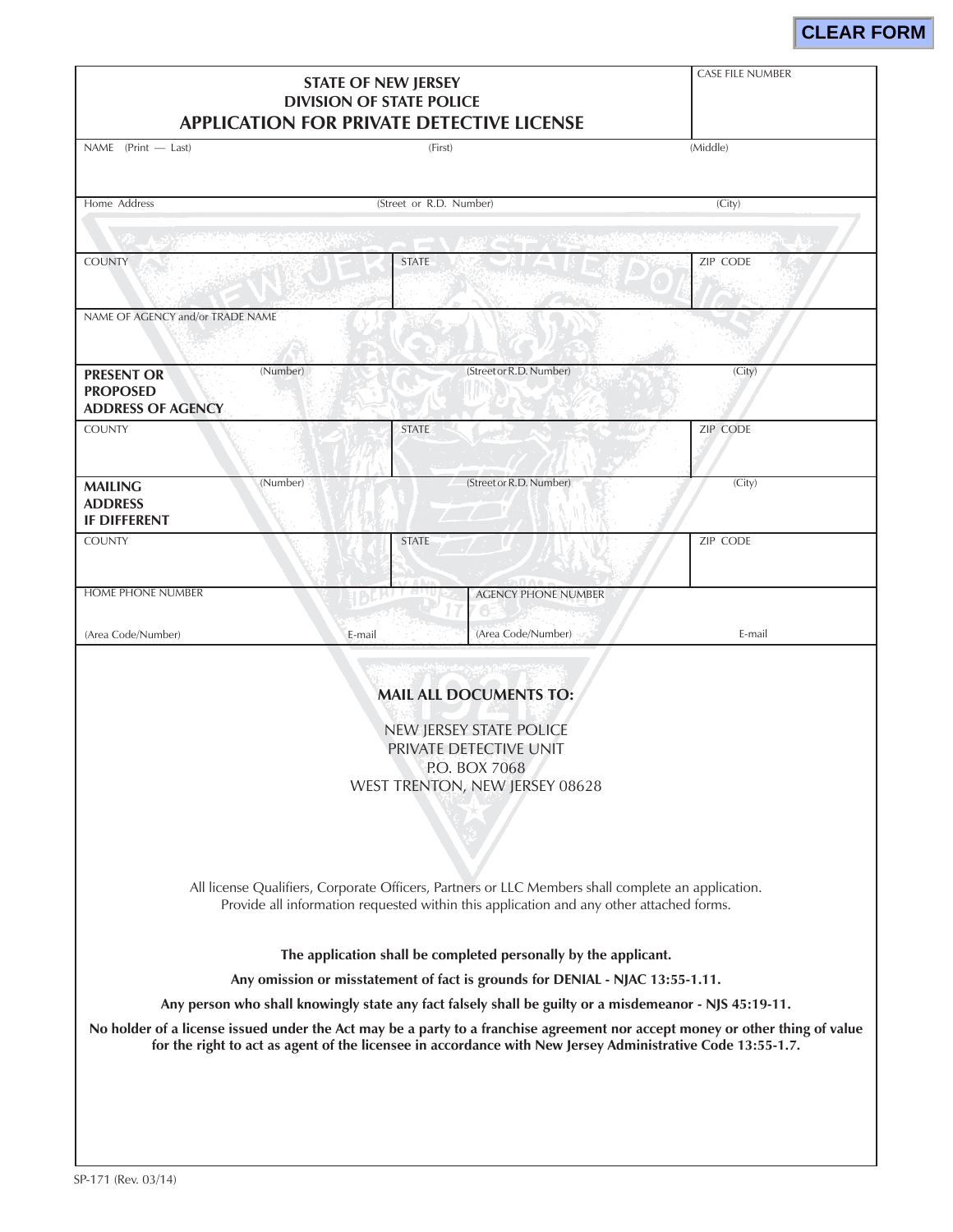| CHECK THE APPROPRIATE BOX FOR THE LICENSE TYPE OR POSITION                                                                                                                                                                                                                                                                                                                                                                                                                                                                                                                                                                                                         |                                                                                                                                                                                |  |
|--------------------------------------------------------------------------------------------------------------------------------------------------------------------------------------------------------------------------------------------------------------------------------------------------------------------------------------------------------------------------------------------------------------------------------------------------------------------------------------------------------------------------------------------------------------------------------------------------------------------------------------------------------------------|--------------------------------------------------------------------------------------------------------------------------------------------------------------------------------|--|
| $\Box$ Individual License Qualifiers*<br>$\Box$ Corporate License Qualifiers*                                                                                                                                                                                                                                                                                                                                                                                                                                                                                                                                                                                      |                                                                                                                                                                                |  |
|                                                                                                                                                                                                                                                                                                                                                                                                                                                                                                                                                                                                                                                                    | $\Box$ Corporate License Officer                                                                                                                                               |  |
| $\Box$ LLC License Qualifiers*                                                                                                                                                                                                                                                                                                                                                                                                                                                                                                                                                                                                                                     | $\Box$ Partnership License Qualifiers*                                                                                                                                         |  |
| $\Box$ LLC License Member                                                                                                                                                                                                                                                                                                                                                                                                                                                                                                                                                                                                                                          | □ Partnership License Non-Qualifiers*                                                                                                                                          |  |
|                                                                                                                                                                                                                                                                                                                                                                                                                                                                                                                                                                                                                                                                    | *The Qualifier is that person who has 5 years' experience as an investigator or a police officer.                                                                              |  |
|                                                                                                                                                                                                                                                                                                                                                                                                                                                                                                                                                                                                                                                                    | All Corporate, LLC, and Partnership applications shall be submitted together as one entity.                                                                                    |  |
|                                                                                                                                                                                                                                                                                                                                                                                                                                                                                                                                                                                                                                                                    | List the name and address of all Corporate Officers, LLC members, or Partners                                                                                                  |  |
| Name                                                                                                                                                                                                                                                                                                                                                                                                                                                                                                                                                                                                                                                               | Address                                                                                                                                                                        |  |
|                                                                                                                                                                                                                                                                                                                                                                                                                                                                                                                                                                                                                                                                    |                                                                                                                                                                                |  |
|                                                                                                                                                                                                                                                                                                                                                                                                                                                                                                                                                                                                                                                                    |                                                                                                                                                                                |  |
|                                                                                                                                                                                                                                                                                                                                                                                                                                                                                                                                                                                                                                                                    |                                                                                                                                                                                |  |
|                                                                                                                                                                                                                                                                                                                                                                                                                                                                                                                                                                                                                                                                    |                                                                                                                                                                                |  |
|                                                                                                                                                                                                                                                                                                                                                                                                                                                                                                                                                                                                                                                                    |                                                                                                                                                                                |  |
|                                                                                                                                                                                                                                                                                                                                                                                                                                                                                                                                                                                                                                                                    |                                                                                                                                                                                |  |
|                                                                                                                                                                                                                                                                                                                                                                                                                                                                                                                                                                                                                                                                    | <b>NAME OR TRADE NAME</b>                                                                                                                                                      |  |
|                                                                                                                                                                                                                                                                                                                                                                                                                                                                                                                                                                                                                                                                    | New Jersey Administration Code 13:55-1.6 - Advertising                                                                                                                         |  |
| No licensee shall conduct business under a name or trade name unless authorization has been obtained from the Superintendent of the New Jersey<br>State Police. The Superintendent shall not authorize the use of a trade name which, in his opinion, is so similar to that of a public officer or agency,<br>or that used by another licensee, that the public may be confused or misled thereby. The authorization shall require the filling of a trade name with<br>the County Clerk for an <i>Individual</i> or <i>Partnership</i> license or with the Department of Treasury, Commercial Recording and Business Services for a<br>Corporation or LLC license. |                                                                                                                                                                                |  |
|                                                                                                                                                                                                                                                                                                                                                                                                                                                                                                                                                                                                                                                                    | Use of a name different from an individual's name shall require filling with the County Clerk<br>Out of State Corporations or LLC's shall file with the Department of Treasury |  |
| <b>SELECT TWO NAMES</b>                                                                                                                                                                                                                                                                                                                                                                                                                                                                                                                                                                                                                                            |                                                                                                                                                                                |  |
|                                                                                                                                                                                                                                                                                                                                                                                                                                                                                                                                                                                                                                                                    |                                                                                                                                                                                |  |
|                                                                                                                                                                                                                                                                                                                                                                                                                                                                                                                                                                                                                                                                    |                                                                                                                                                                                |  |
| 2. $\qquad \qquad$                                                                                                                                                                                                                                                                                                                                                                                                                                                                                                                                                                                                                                                 |                                                                                                                                                                                |  |
|                                                                                                                                                                                                                                                                                                                                                                                                                                                                                                                                                                                                                                                                    |                                                                                                                                                                                |  |
|                                                                                                                                                                                                                                                                                                                                                                                                                                                                                                                                                                                                                                                                    |                                                                                                                                                                                |  |
|                                                                                                                                                                                                                                                                                                                                                                                                                                                                                                                                                                                                                                                                    |                                                                                                                                                                                |  |
|                                                                                                                                                                                                                                                                                                                                                                                                                                                                                                                                                                                                                                                                    |                                                                                                                                                                                |  |
|                                                                                                                                                                                                                                                                                                                                                                                                                                                                                                                                                                                                                                                                    |                                                                                                                                                                                |  |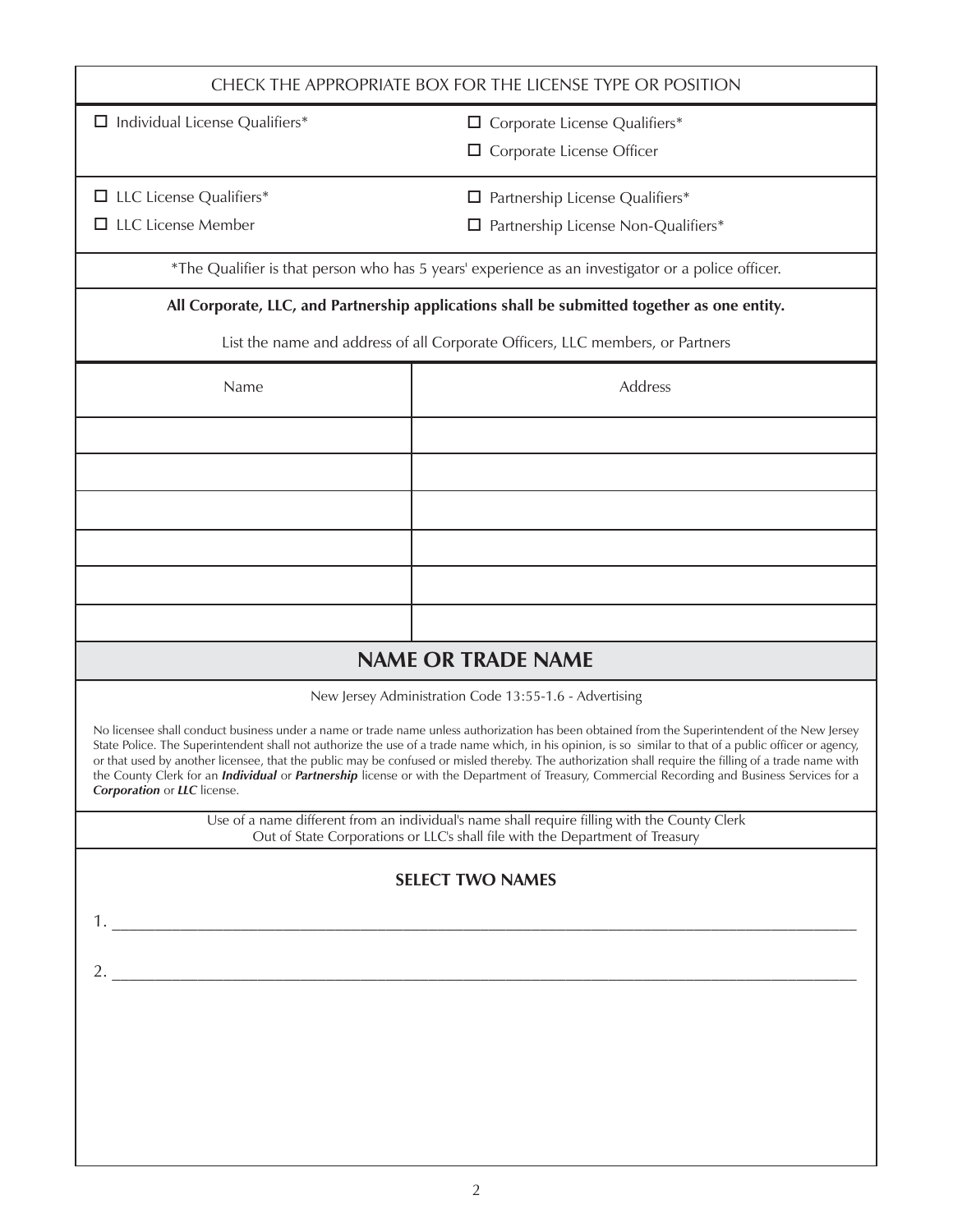|                                                                                                                                                                                                                                      | <b>NAME</b><br>Last    | First             |                               | MI           |
|--------------------------------------------------------------------------------------------------------------------------------------------------------------------------------------------------------------------------------------|------------------------|-------------------|-------------------------------|--------------|
|                                                                                                                                                                                                                                      |                        |                   |                               |              |
|                                                                                                                                                                                                                                      | PLACE OF BIRTH         |                   | <b>COUNTRY OF CITIZENSHIP</b> |              |
|                                                                                                                                                                                                                                      |                        |                   |                               |              |
| <b>PHOTOGRAPH</b>                                                                                                                                                                                                                    |                        |                   |                               |              |
|                                                                                                                                                                                                                                      | SOCIAL SECURITY NUMBER |                   |                               |              |
| <b>ATTACH CURRENT</b><br><b>FULL FACE PHOTO</b>                                                                                                                                                                                      |                        |                   |                               |              |
|                                                                                                                                                                                                                                      | DATE OF BIRTH          | <b>HEIGHT</b>     | WEIGHT                        |              |
| No exposure below shoulders                                                                                                                                                                                                          |                        |                   |                               |              |
|                                                                                                                                                                                                                                      |                        |                   |                               |              |
|                                                                                                                                                                                                                                      | EYE COLOR              | <b>HAIR COLOR</b> | <b>RACE</b>                   |              |
|                                                                                                                                                                                                                                      |                        |                   |                               |              |
|                                                                                                                                                                                                                                      |                        |                   |                               |              |
| Have you ever held or applied for a Private Detective License in this or any other State?<br>If Yes, state full details.                                                                                                             |                        |                   | $\Box$ YES                    | $\square$ NO |
|                                                                                                                                                                                                                                      |                        |                   |                               |              |
|                                                                                                                                                                                                                                      |                        |                   |                               |              |
|                                                                                                                                                                                                                                      |                        |                   |                               |              |
|                                                                                                                                                                                                                                      |                        |                   |                               |              |
|                                                                                                                                                                                                                                      |                        |                   |                               |              |
|                                                                                                                                                                                                                                      |                        |                   |                               |              |
|                                                                                                                                                                                                                                      |                        |                   |                               |              |
| Have you ever been DENIED, or had a Private Detective License REVOKED or SUSPENDED in this or<br>any other State? If Yes, state full details.                                                                                        |                        |                   | $\Box$ YES                    | $\square$ NO |
|                                                                                                                                                                                                                                      |                        |                   |                               |              |
|                                                                                                                                                                                                                                      |                        |                   |                               |              |
|                                                                                                                                                                                                                                      |                        |                   |                               |              |
|                                                                                                                                                                                                                                      |                        |                   |                               |              |
|                                                                                                                                                                                                                                      |                        |                   |                               |              |
|                                                                                                                                                                                                                                      |                        |                   |                               |              |
|                                                                                                                                                                                                                                      |                        |                   |                               |              |
| Have you ever attended, been treated or observed by any doctor or psychiatrist, or at any hospital or mental<br>institution on an inpatient or outpatient basis for any mental or psychiatric condition? If Yes, state full details. |                        |                   | $\Box$ YES                    | $\square$ NO |
| (Give the name and location of the doctor, psychiatrist, hospital or institution and the dates of occurrence.)                                                                                                                       |                        |                   |                               |              |
|                                                                                                                                                                                                                                      |                        |                   |                               |              |
|                                                                                                                                                                                                                                      |                        |                   |                               |              |
|                                                                                                                                                                                                                                      |                        |                   |                               |              |
|                                                                                                                                                                                                                                      |                        |                   |                               |              |
|                                                                                                                                                                                                                                      |                        |                   |                               |              |
|                                                                                                                                                                                                                                      |                        |                   |                               |              |
|                                                                                                                                                                                                                                      |                        |                   |                               |              |
| Have you been CONVICTED of any Disorderly Persons Offenses or any Criminal Laws of this State or any                                                                                                                                 |                        |                   | $\square$ YES                 | $\square$ NO |
| other jurisdiction? If Yes, state full details. (Offense, Date, Location)                                                                                                                                                            |                        |                   |                               |              |
|                                                                                                                                                                                                                                      |                        |                   |                               |              |
|                                                                                                                                                                                                                                      |                        |                   |                               |              |
|                                                                                                                                                                                                                                      |                        |                   |                               |              |
|                                                                                                                                                                                                                                      |                        |                   |                               |              |
|                                                                                                                                                                                                                                      |                        |                   |                               |              |
|                                                                                                                                                                                                                                      |                        |                   |                               |              |
| UTILIZE THE CONTINUATION PAGE FOR ADDITIONAL DETAILS TO ANY QUESTION                                                                                                                                                                 |                        |                   |                               |              |
|                                                                                                                                                                                                                                      |                        |                   |                               |              |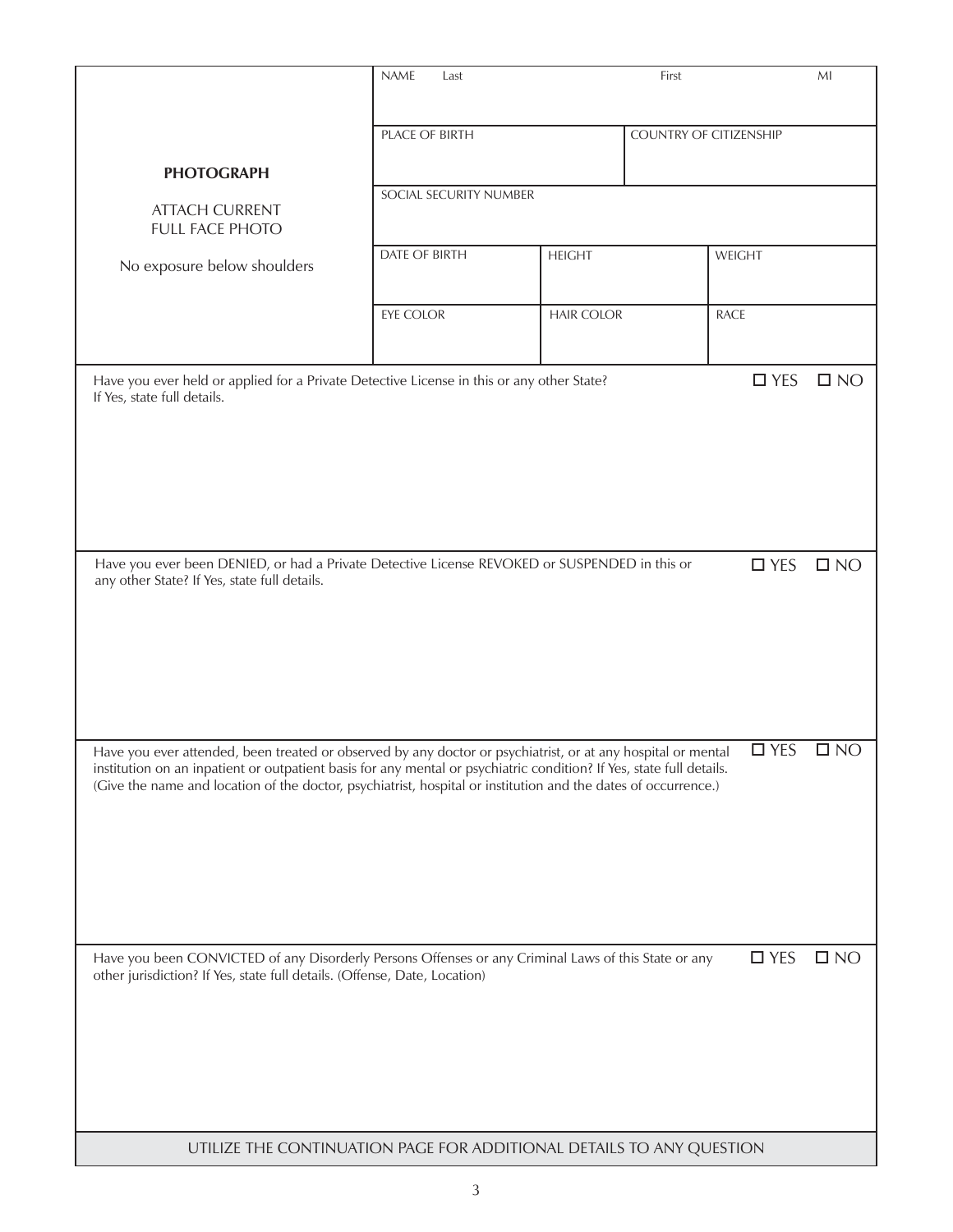## **EMPLOYMENT**

List *All* Police or Investigative Employment *(Past & Present)*

| TO BE COMPLETED BY APPLICANT'S EMPLOYER                                                                  |                                      |  |  |
|----------------------------------------------------------------------------------------------------------|--------------------------------------|--|--|
| <b>EMPLOYING AGENCY</b>                                                                                  | <b>ADDRESS</b>                       |  |  |
| TO - Month/Year<br>DATE EMPLOYED FROM - Month/Year                                                       | TELEPHONE/E-MAIL                     |  |  |
| SUPERVISOR NAME/TITLE                                                                                    | SUPERVISOR SIGNATURE                 |  |  |
| APPLICANT - POSITION/TITLE                                                                               | REASON FOR TERMINATION OF EMPLOYMENT |  |  |
| EXPLANATION OF APPLICANT'S DUTIES/GENERAL COMMENTS                                                       |                                      |  |  |
| TO BE COMPLETED BY APPLICANT'S EMPLOYER<br><b>ADDRESS</b><br><b>EMPLOYING AGENCY</b>                     |                                      |  |  |
| TO - Month/Year<br>DATE EMPLOYED FROM - Month/Year                                                       | TELEPHONE/E-MAIL                     |  |  |
| SUPERVISOR NAME/TITLE                                                                                    | SUPERVISOR SIGNATURE                 |  |  |
| APPLICANT - POSITION/TITLE                                                                               | REASON FOR TERMINATION OF EMPLOYMENT |  |  |
| EXPLANATION OF APPLICANT'S DUTIES/GENERAL COMMENTS<br>UTILIZE THE CONTINUATION PAGE FOR ADDITIONAL SPACE |                                      |  |  |

*\* Employer's letterhead stationary, providing the same information, may substitute for this form\**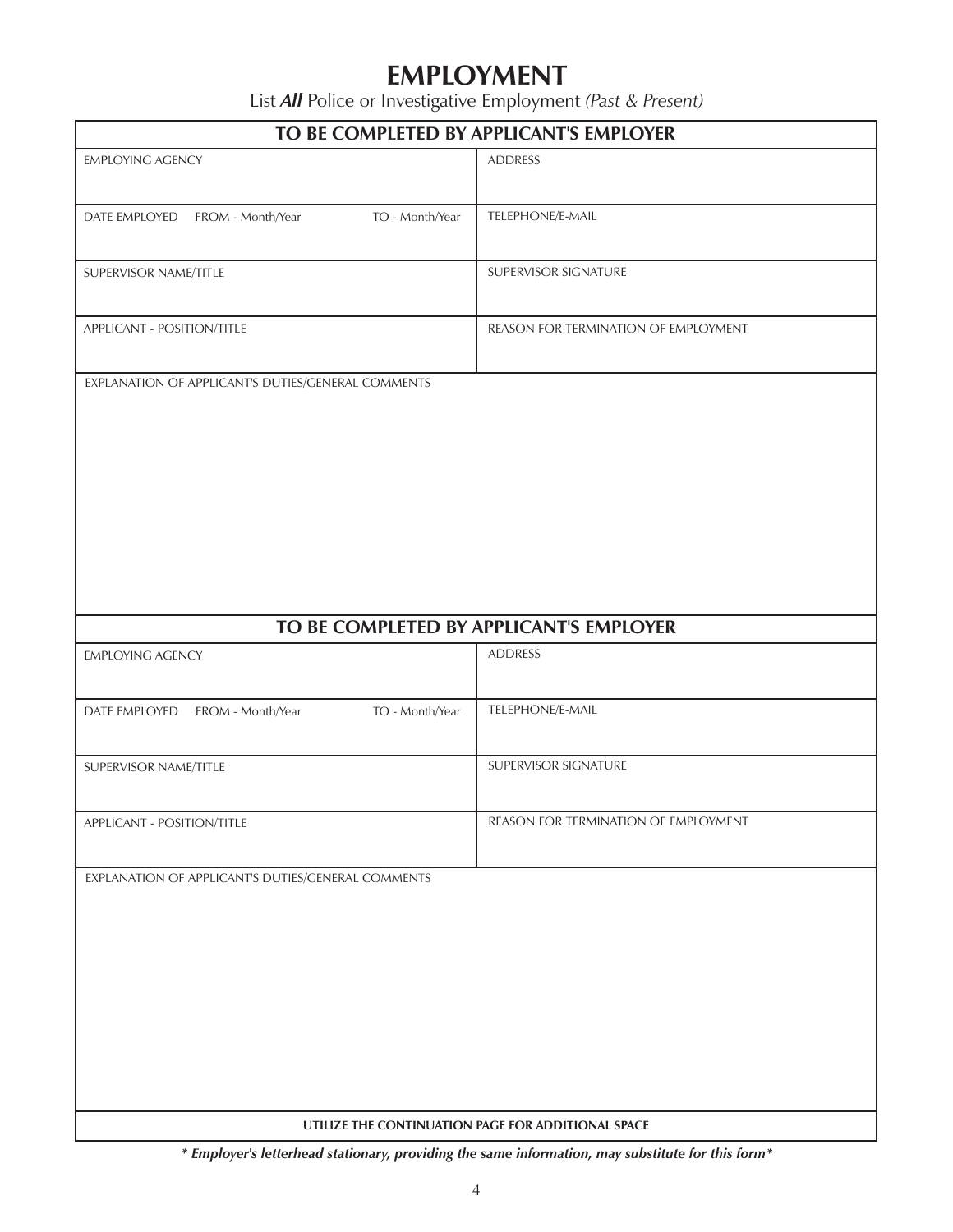# **REFERENCES**

The applicant shall insure that five reputable citizens, unrelated to the applicant and over the age of 21, complete the following information and provide a **signature** attesting to the approval of the applicant.

A **reference** shall only complete and sign if offering approval of the applicant's character and competency to be licensed as a New Jersey Private Detective.

| 1. PRINT NAME | <b>HOME PHONE</b> | <b>WORK PHONE</b> |
|---------------|-------------------|-------------------|
|               |                   |                   |
| ADDRESS       |                   | E-MAIL            |
|               |                   |                   |
| SIGNATURE     |                   | DATE              |
|               |                   |                   |

| 2. PRINT NAME | <b>HOME PHONE</b> | <b>WORK PHONE</b> |
|---------------|-------------------|-------------------|
|               |                   |                   |
| ADDRESS       |                   | E-MAIL            |
|               |                   |                   |
| SIGNATURE     |                   | DATE              |
|               |                   |                   |

| 3. PRINT NAME | <b>HOME PHONE</b> | <b>WORK PHONE</b> |
|---------------|-------------------|-------------------|
|               |                   |                   |
| ADDRESS       |                   | E-MAIL            |
|               |                   |                   |
| SIGNATURE     |                   | <b>DATE</b>       |
|               |                   |                   |

| 4. PRINT NAME | <b>HOME PHONE</b> | <b>WORK PHONE</b> |
|---------------|-------------------|-------------------|
|               |                   |                   |
| ADDRESS       |                   | E-MAIL            |
|               |                   |                   |
| SIGNATURE     |                   | DATE              |
|               |                   |                   |

| 5. PRINT NAME | <b>HOME PHONE</b> | <b>WORK PHONE</b> |
|---------------|-------------------|-------------------|
|               |                   |                   |
| ADDRESS       |                   | E-MAIL            |
|               |                   |                   |
| SIGNATURE     |                   | <b>DATE</b>       |
|               |                   |                   |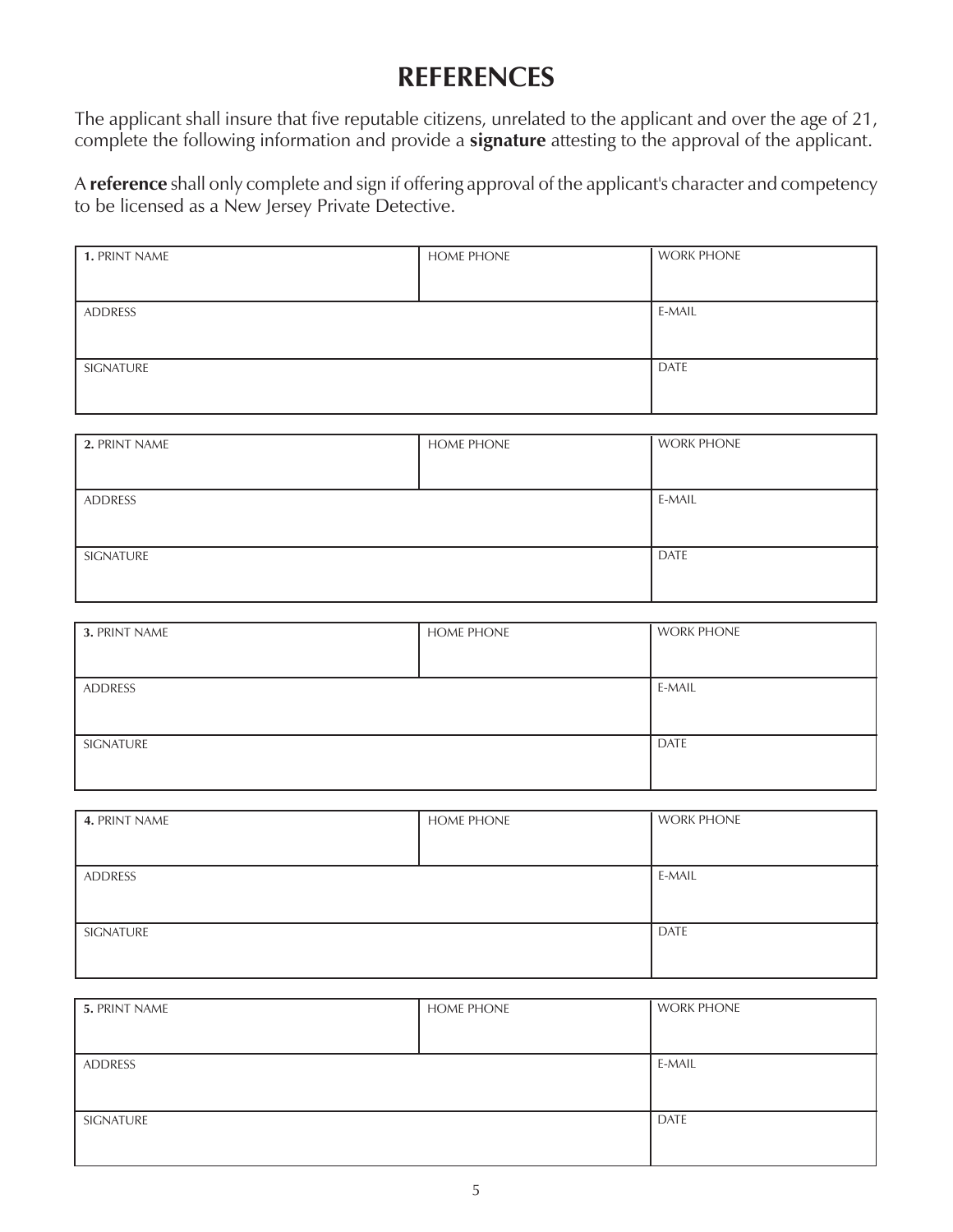#### **AUTHORIZATION FOR RELEASE OF INFORMATION**

TO WHOM IT MAY CONCERN:

I, the contract of the state of the MINIS AND HAVING A CONFIDENTIAL BACKGROUND PRINT NAME

INVESTIGATION CONDUCTED ON ME BY THE NEW JERSEY STATE POLICE.

THEREFORE, I AUTHORIZE A REVIEW, FULL DISCLOSURE, AND RELEASE OF ALL RECORDS OR INFORMATION, OR ANY PART THEREOF, CONCERNING MYSELF TO ANY SWORN MEMBER OF THE NEW JERSEY STATE POLICE, WHETHER THE SAID RECORDS OR INFORMATION ARE PUBLIC OR PRIVATE, AND INCLUSIVE OF RECORDS OR INFORMATION CONSIDERED PRIVILEGED OR CONFIDENTIAL IN NATURE.

THE RELEASE AUTHORIZATION IS INTENDED TO PROVIDE A RELEASE OF ANY INFORMATION THAT CAN BE UTILIZED AS INVESTIGATIVE RESOURCE MATERIAL DURING THE BACKGROUND INVESTIGATION FOR A NEW JERSEY PRIVATE DETECTIVE LICENSE, AND DURING AN INDIVIDUAL'S ENTIRE LICENSE PERIOD. THE RELEASE WILL REMAIN IN EFFECT DURING THE INITIAL LICENSE PERIOD AND SUBSEQUENT LICENSE RENEWAL PERIODS.

A PHOTOSTATIC COPY OF THIS AUTHORIZATION WILL BE CONSIDERED AS EFFECTIVE AND VALID AS THE ORIGINAL.

### **SIGNATURE MUST BE NOTARIZED**

I,\_\_\_\_\_\_\_\_\_\_\_\_\_\_\_\_\_\_\_\_\_\_\_\_\_\_\_\_\_\_\_\_\_\_\_\_\_\_\_\_\_\_\_\_\_\_\_\_\_\_\_\_\_\_\_\_ AFFIRM THAT I AM THE ABOVE

NAMED PERSON MAKING APPLICATION FOR A NEW JERSEY PRIVATE DETECTIVE LICENSE. I READ AND ANSWERED EACH QUESTION WITHIN THE APPLICATION COMPLETELY AND TRUTHFULLY.

> \_\_\_\_\_\_\_\_\_\_\_\_\_\_\_\_\_\_\_\_\_\_\_\_\_\_\_\_\_\_\_\_\_\_\_\_\_\_\_\_\_\_\_\_\_\_\_\_\_ APPLICANT SIGNATURE DATE

Sworn to before me this

\_\_\_\_\_\_\_\_\_\_\_\_\_\_\_\_\_\_\_\_\_\_\_\_\_\_\_ day of \_\_\_\_\_\_\_\_\_\_\_\_\_\_\_\_\_\_\_\_\_\_\_\_, \_\_\_\_\_\_\_\_\_

PRINT NAME

YEAR

 **\_\_\_\_\_\_\_\_\_\_\_\_\_\_\_\_\_\_\_\_\_\_\_\_\_\_\_\_\_\_\_\_\_\_\_\_\_\_\_\_\_\_\_\_\_\_\_\_\_**

Notary Public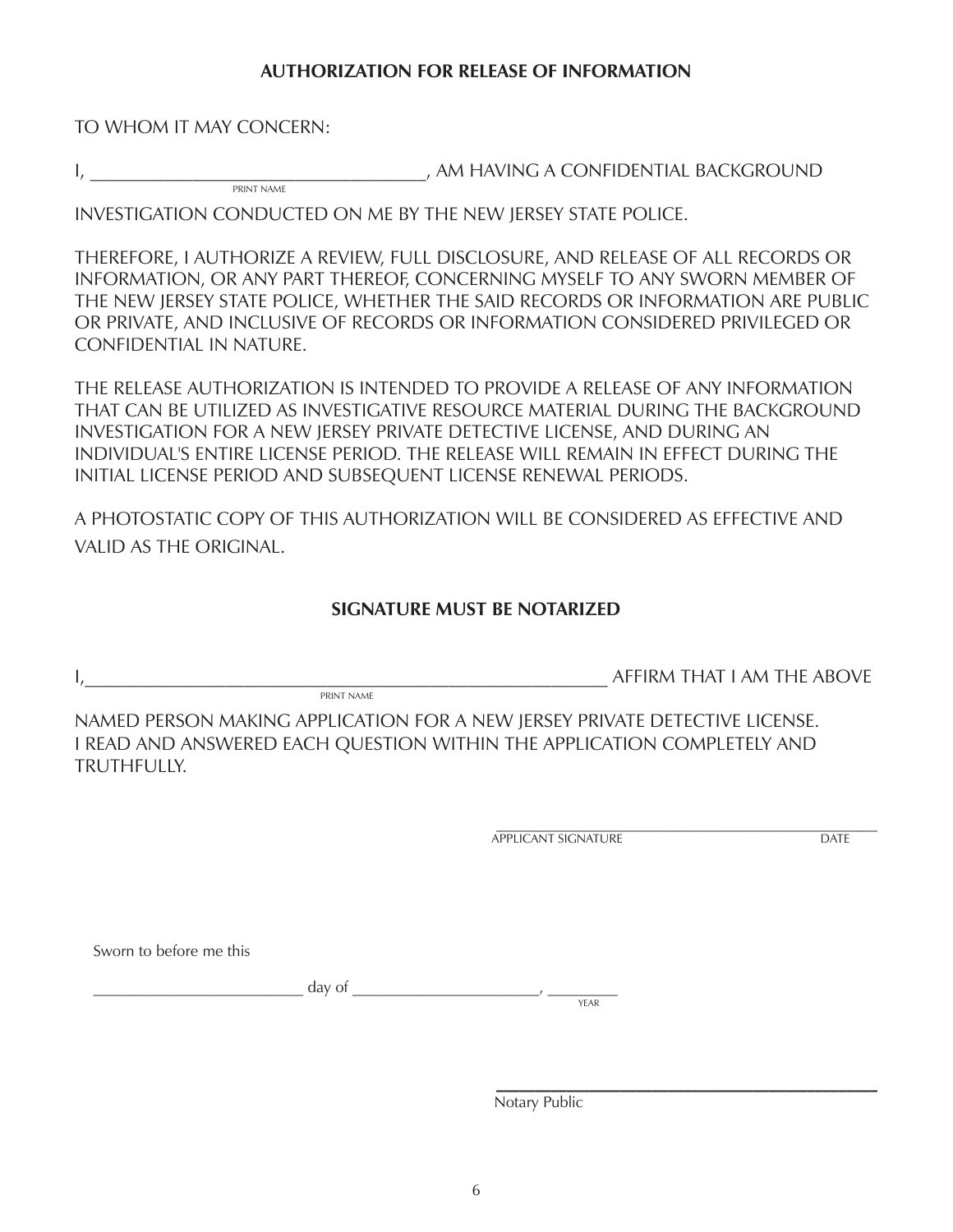### **CONTINUATION PAGE**